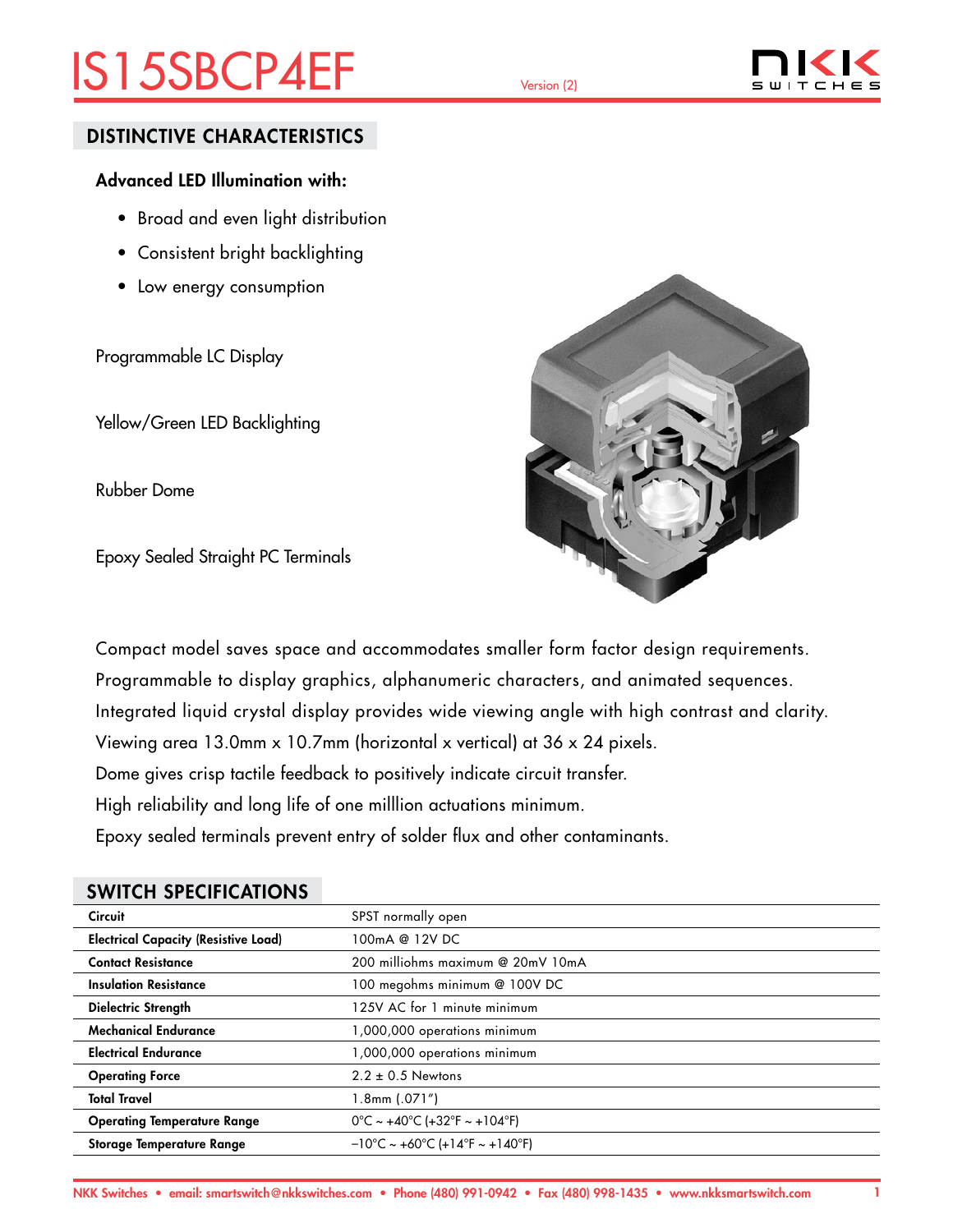# **SMARTSHTM**

## LCD SPECIFICATIONS

#### Characteristics of Display

| <b>Display Operation Mode</b> | STN positive                                   |
|-------------------------------|------------------------------------------------|
| <b>Display Condition</b>      | Transflective with built-in LED backlight      |
| <b>Viewing Angle</b>          | Adjustable                                     |
| <b>Driving Method</b>         | 1/24 duty. 1/5 bias (built-in driving circuit) |
| <b>Viewing Area</b>           | 13.0mm x 10.7mm (horizontal x vertical)        |
| <b>Pixel Format</b>           | $36 \times 24$ dots (horizonal x vertical)     |
| <b>Pixel Size</b>             | $0.32$ mm x 0.32mm (horizontal x vertical)     |
| <b>Backlight LED</b>          | Yellow/Green                                   |



 $\subseteq$ 

Yellow/Green Bicolor LED with Yellow LCD Mode

|  |  |  | Absolute Maximum Ratings (Temperature at 25°C) |
|--|--|--|------------------------------------------------|
|--|--|--|------------------------------------------------|

| Absolute Maximum Ratings (Temperature at 25°C) |                |                                  | Recommended Operating Conditions (Temperature at 25°C) |                            |         |         |                            |
|------------------------------------------------|----------------|----------------------------------|--------------------------------------------------------|----------------------------|---------|---------|----------------------------|
| <b>Items</b>                                   | <b>Symbols</b> | <b>Ratings</b>                   | <b>Items</b>                                           | Symbols                    | Minimum | Typical | Maximum                    |
| <b>Supply Voltage for Logics</b>               | $V_{DD}$       | $-0.3V$ to $+7.0V$               | Supply Voltage for Logics                              | $\mathsf{V}_{\mathsf{DD}}$ | 4.5V    | 5.0V    | 5.5V                       |
| <b>Supply Voltage for LCD</b>                  | $V_{LC}$       | $-0.3V$ to $+12.0V$              | <b>Supply Voltage Yellow</b>                           | $V_{LC}$                   |         | 7.3V    |                            |
| <b>Input Voltage</b>                           |                | $-0.3V$ to $V_{DD}$ +0.3V        | Input Voltage                                          | v,                         | 0V      |         | $\mathsf{V}_{\mathsf{DD}}$ |
| Output Voltage                                 | $V_{\odot}$    | $-0.3V$ to $V_{\text{DD}}$ +0.3V | <b>Driving Frequency</b>                               | t <sub>FLM</sub>           |         | 150Hz   |                            |

### DC Characteristics of LCD Drive IC (Temperature at 0°C to 40°C and  $V_{DD} = 5.0V \pm 10\%$ )

| <b>Items</b>                      | Symbols                    | <b>Test Conditions</b>                           | <b>Minimum</b> | Typical | Maximum                    | Unit |
|-----------------------------------|----------------------------|--------------------------------------------------|----------------|---------|----------------------------|------|
| High Level Input Voltage          | $\mathsf{V}_{\mathsf{IH}}$ |                                                  | $0.7 V_{DD}$   |         | $\mathsf{V}_{\mathsf{DD}}$ |      |
| Low Level Input Voltage           | $\mathsf{V}_{\mathsf{IL}}$ |                                                  | 0              |         | $0.3 V_{DD}$               | v    |
| High Level Input Leakage Current  | Īин                        | $V_1 = V_{DD}$                                   |                |         | 10                         | μA   |
| Low Level Input Leakage Current   | <b>LUL</b>                 | $V_i = 0V$                                       |                |         | $-10$                      | μA   |
| High Level Output Voltage         | $\mathsf{V}_{\mathsf{OH}}$ | $I_{OH} = -500 \mu A$                            | $V_{DD} - 0.5$ |         |                            | v    |
| Low Level Output Voltage          | $V_{OL}$                   | $I_{OL} = 500 \mu A$                             |                |         | 0.5                        | v    |
| High Level Output Leakage Current | $I_{LOH}$                  | $V_{\odot} = V_{\text{DD}}$                      |                |         | 10                         | μA   |
| Low Level Output Leakage Current  | $I_{\text{LOL}}$           | $V_0 = 0V$                                       |                |         | $-10$                      | μA   |
| <b>Supply Current</b>             | $I_{DD}$                   | $f_{\text{SCP}} = 1.0$ MHz                       |                |         | 500                        | μA   |
| <b>LCD Drive Current</b>          | $I_{LC}$                   | $f_{1p} = 2.4$ kHz V <sub>10</sub> = 7.3V ~ 7.5V |                | 500     | 2.000                      | μA   |

## Timing Characteristics of LCD Drive IC

| (Temperature at 0°C to 40°C and $V_{DD} = 5.0V \pm 10\%$ ) |                  |                   |                         |  |  |  |
|------------------------------------------------------------|------------------|-------------------|-------------------------|--|--|--|
| ltems                                                      |                  |                   | Symbols Minimum Maximum |  |  |  |
| <b>Clock Operation Frequency</b>                           | $f_{\text{SCP}}$ |                   | 6.0MHz                  |  |  |  |
| Latch Pulse Frequency                                      | $f_{\rm IP}$     |                   | 50kHz                   |  |  |  |
| Clock High Level Pulse Width                               | $t_{\text{CWH}}$ | 70 <sub>ns</sub>  |                         |  |  |  |
| Clock Low Level Pulse Width                                | t <sub>cwi</sub> | 70 <sub>ns</sub>  |                         |  |  |  |
| Data Setup Time                                            | $t_{\text{DSD}}$ | 45ns              |                         |  |  |  |
| Data Hold Time                                             | $t_{DHD}$        | 50ns              |                         |  |  |  |
| Data Output Delay Time                                     | $t_{PDO}$        |                   | 25ns                    |  |  |  |
| Latch Setup Time                                           | $t_{DSL}$        | 50ns              |                         |  |  |  |
| Latch Hold Time                                            | $t_{\text{DH}}$  | 50ns              |                         |  |  |  |
| Latch High Level Width                                     | <sup>†</sup> LWH | 200 <sub>ns</sub> |                         |  |  |  |
| <b>FLM Setup Time</b>                                      | $t_{DSF}$        | 50ns              |                         |  |  |  |
| <b>FLM Hold Time</b>                                       | $t_{\text{DHF}}$ | 50ns              |                         |  |  |  |
| <b>SCP, LP Rise/Fall Time</b>                              | $t_r/t_f$        |                   | 15ns                    |  |  |  |

#### Timing Diagram



\*3 Location of LP signal on first line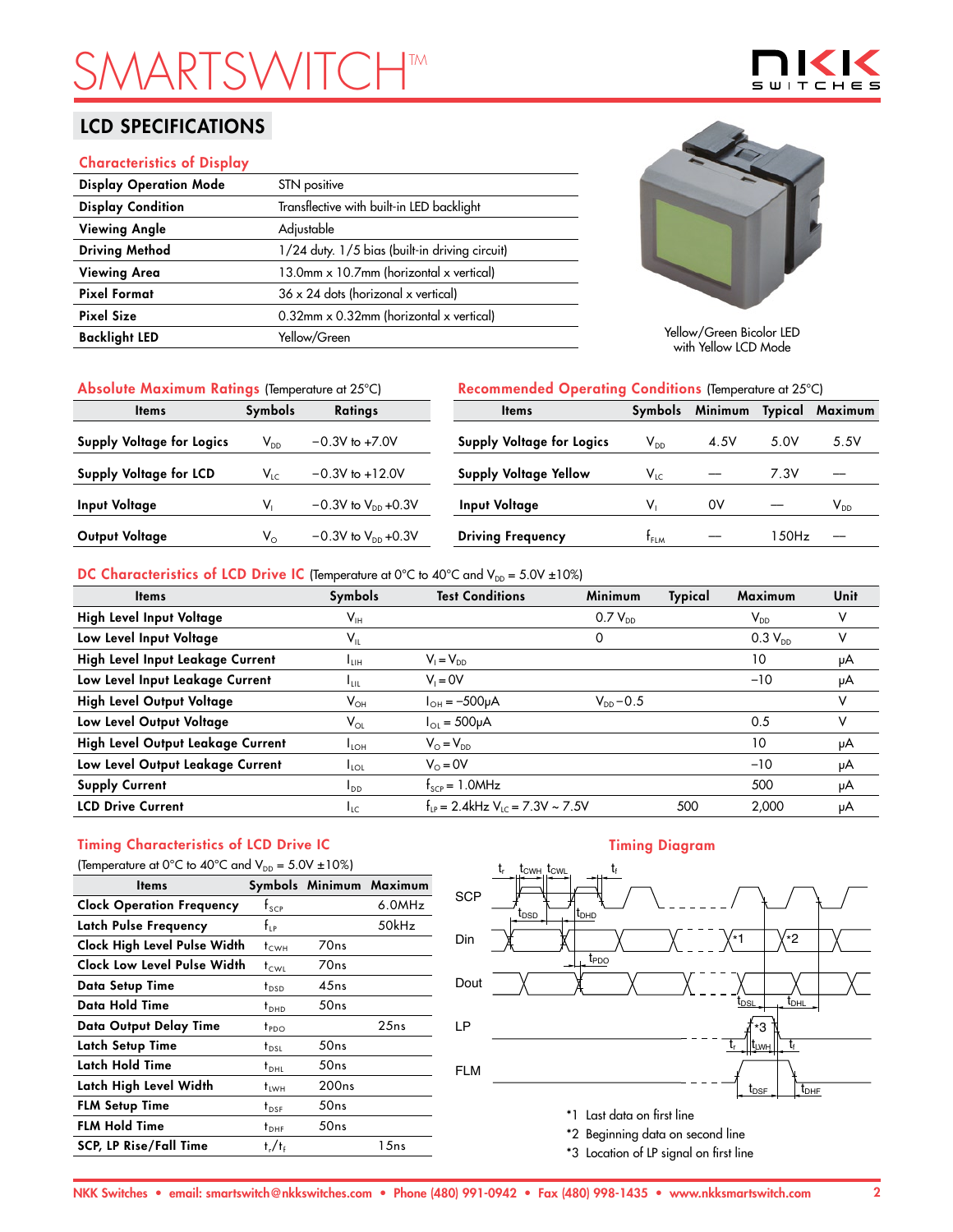## ARTSWITCH<sup>TM</sup>



## BLOCK DIAGRAM & PIN CONFIGURATIONS



| Pin No.                        | <b>Symbol</b> | Name                             | <b>Function</b>                                                                                                                                                                                                                                 |
|--------------------------------|---------------|----------------------------------|-------------------------------------------------------------------------------------------------------------------------------------------------------------------------------------------------------------------------------------------------|
| $\left(  \right)$              | <b>SW</b>     | <b>Terminal of Switch</b>        | Normally open                                                                                                                                                                                                                                   |
| $\circled{2}$                  | <b>SW</b>     | <b>Terminal of Switch</b>        | Normally open                                                                                                                                                                                                                                   |
| $\bar{\bm{\mathcal{S}}}$       | $BL-LED (-)$  | <b>Terminal of Backlight LED</b> | Cathode: yellow                                                                                                                                                                                                                                 |
| $\textcircled{\small{4}}$      | <b>NC</b>     | None                             | No Connection                                                                                                                                                                                                                                   |
| $\circledS$                    | Dout          | Data Output                      | Display serial output. Can be used to connect to Din of the next SMARTSWITCH. As a result,<br>many SMARTSWITCHES can be controlled with one clock and data signal.                                                                              |
| $\bf(6)$                       | <b>FLM</b>    | <b>First Line Marker</b>         | The marking signal for the first line data of LCD display. The first line of LCD will be selected<br>by the falling edge of LP signal during the high level (FLM).                                                                              |
| (7)                            | LP            | Latch Pulse                      | Line data latch pulse will latch content of internal 40-bit shift register at falling edge for one<br>line of display. LP will also increment the display line by one.                                                                          |
| $\left( \bf{8}\right)$         | <b>SCP</b>    | Serial Clock Pulse               | Clock used by 40-bit internal shift register of the switch, shifting the display data bit presented<br>at Din at falling edge.                                                                                                                  |
| $\left( \textbf{9}\right)$     | Din           | Data Input                       | Display serial data bit. Note: to map the display data, because of the difference between the<br>number of internal shift register data (40) and the single line of LCD pixels (36), the first four<br>bits of data shifted will be dummy bits. |
| $\ddot{\bm{\theta}}$           | <b>GND</b>    | Ground                           |                                                                                                                                                                                                                                                 |
| $\textcircled{\scriptsize{1}}$ | $V_{DD}$      | Power                            | Power source for logic circuit                                                                                                                                                                                                                  |
| $\circledR$                    | $V_{LC}$      | Power                            | Power source for LCD drive                                                                                                                                                                                                                      |
| $\odot$                        | $BL-LED (+)$  | Terminal of Backlight LED        | Anode for common                                                                                                                                                                                                                                |
| (14)                           | $BL-LED (-)$  | <b>Terminal of Backlight LED</b> | Cathode: green                                                                                                                                                                                                                                  |